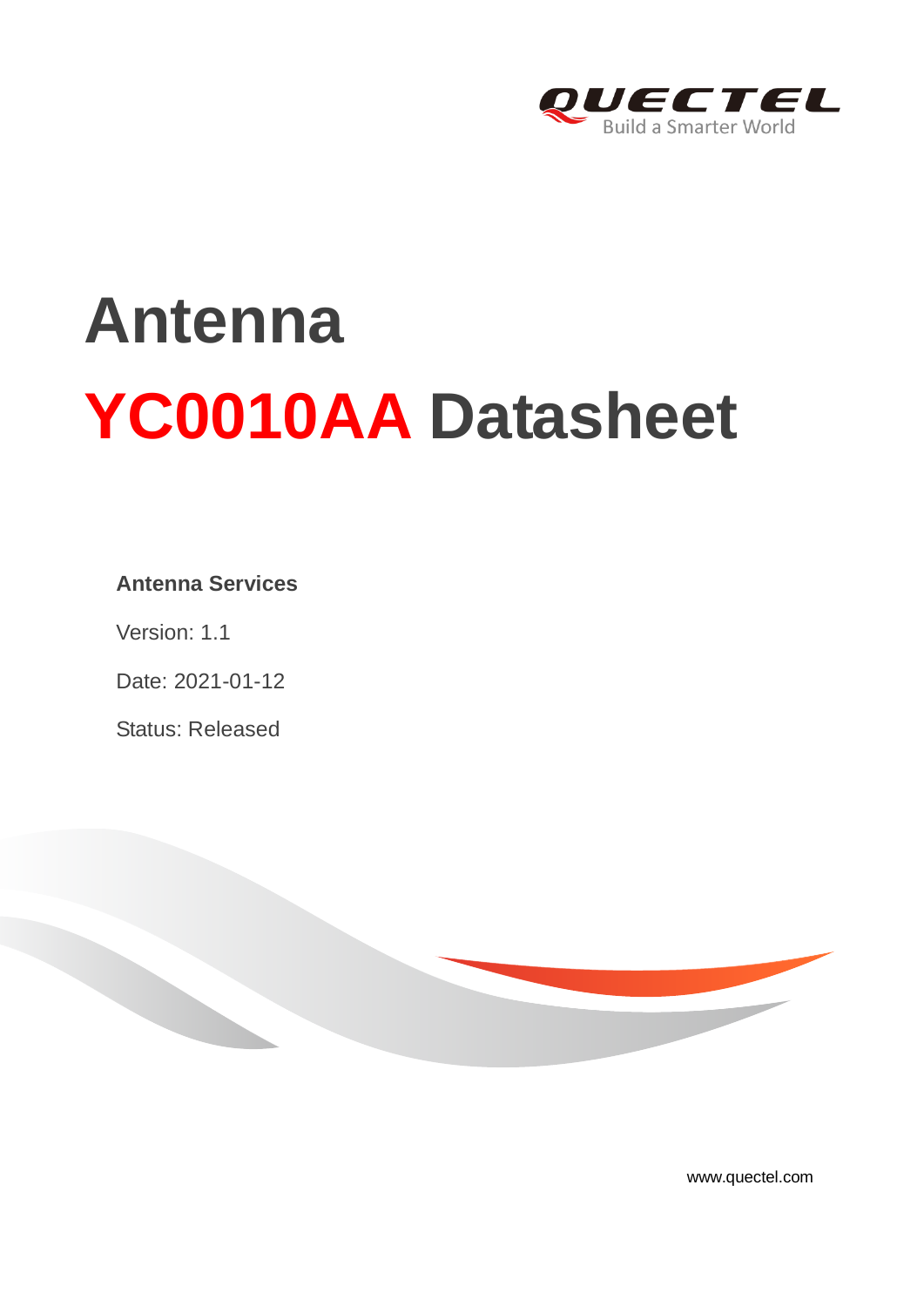

**Our aim is to provide customers with timely and comprehensive service. For any assistance, please contact our company headquarters:**

**Quectel Wireless Solutions Co., Ltd.** 

Building 5, Shanghai Business Park Phase III (Area B), No.1016 Tianlin Road, Minhang District, Shanghai 200233, China Tel: +86 21 5108 6236 Email: [info@quectel.com](mailto:info@quectel.com)

**Or our local office. For more information, please visit:**  [http://www.quectel.com/support/sales.htm.](http://www.quectel.com/support/sales.htm)

**For technical support, or to report documentation errors, please visit:**  <http://www.quectel.com/support/technical.htm> Or email to [support@quectel.com.](mailto:support@quectel.com)

#### **General Notes**

Quectel offers the information as a service to its customers. The information provided is based upon customers' requirements. Quectel makes every effort to ensure the quality of the information it makes available. Quectel does not make any warranty as to the information contained herein, and does not accept any liability for any injury, loss or damage of any kind incurred by use of or reliance upon the information. All information supplied herein is subject to change without prior notice.

#### **Disclaimer**

While Quectel has made efforts to ensure that the functions and features under development are free from errors, it is possible that these functions and features could contain errors, inaccuracies and omissions. Unless otherwise provided by valid agreement, Quectel makes no warranties of any kind, implied or express, with respect to the use of features and functions under development. To the maximum extent permitted by law, Quectel excludes all liability for any loss or damage suffered in connection with the use of the functions and features under development, regardless of whether such loss or damage may have been foreseeable.

# **Duty of Confidentiality**

The Receiving Party shall keep confidential all documentation and information provided by Quectel, except when the specific permission has been granted by Quectel. The Receiving Party shall not access or use Quectel's documentation and information for any purpose except as expressly provided herein. Furthermore, the Receiving Party shall not disclose any of the Quectel's documentation and information to any third party without the prior written consent by Quectel. For any noncompliance to the above requirements, unauthorized use, or other illegal or malicious use of the documentation and information, Quectel will reserve the right to take legal action.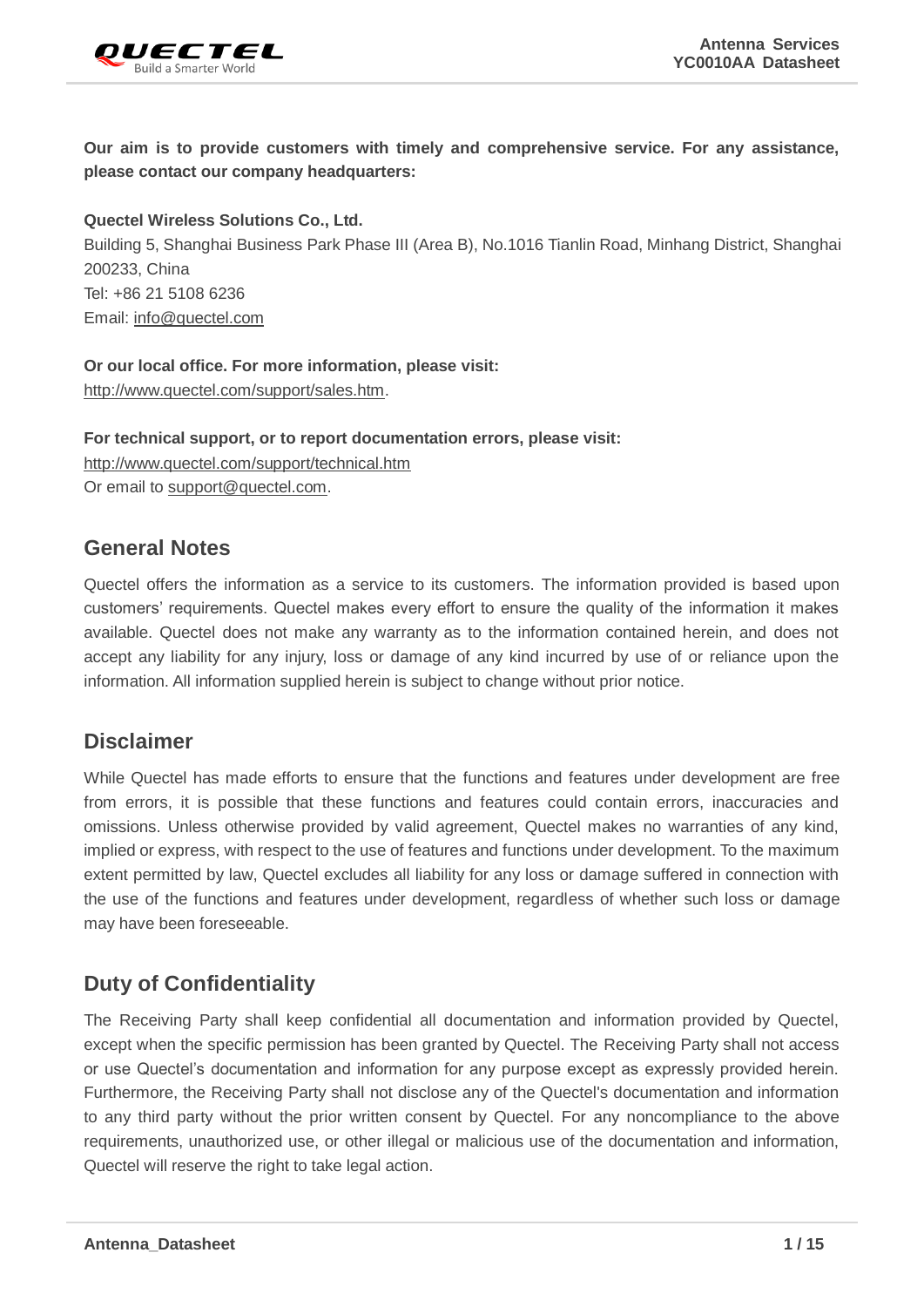

# **Copyright**

The information contained here is proprietary technical information of Quectel. Transmitting, reproducing, disseminating and editing this document as well as using the content without permission are forbidden. Offenders will be held liable for payment of damages. All rights are reserved in the event of a patent grant or registration of a utility model or design.

*Copyright © Quectel Wireless Solutions Co., Ltd. 2021. All rights reserved.*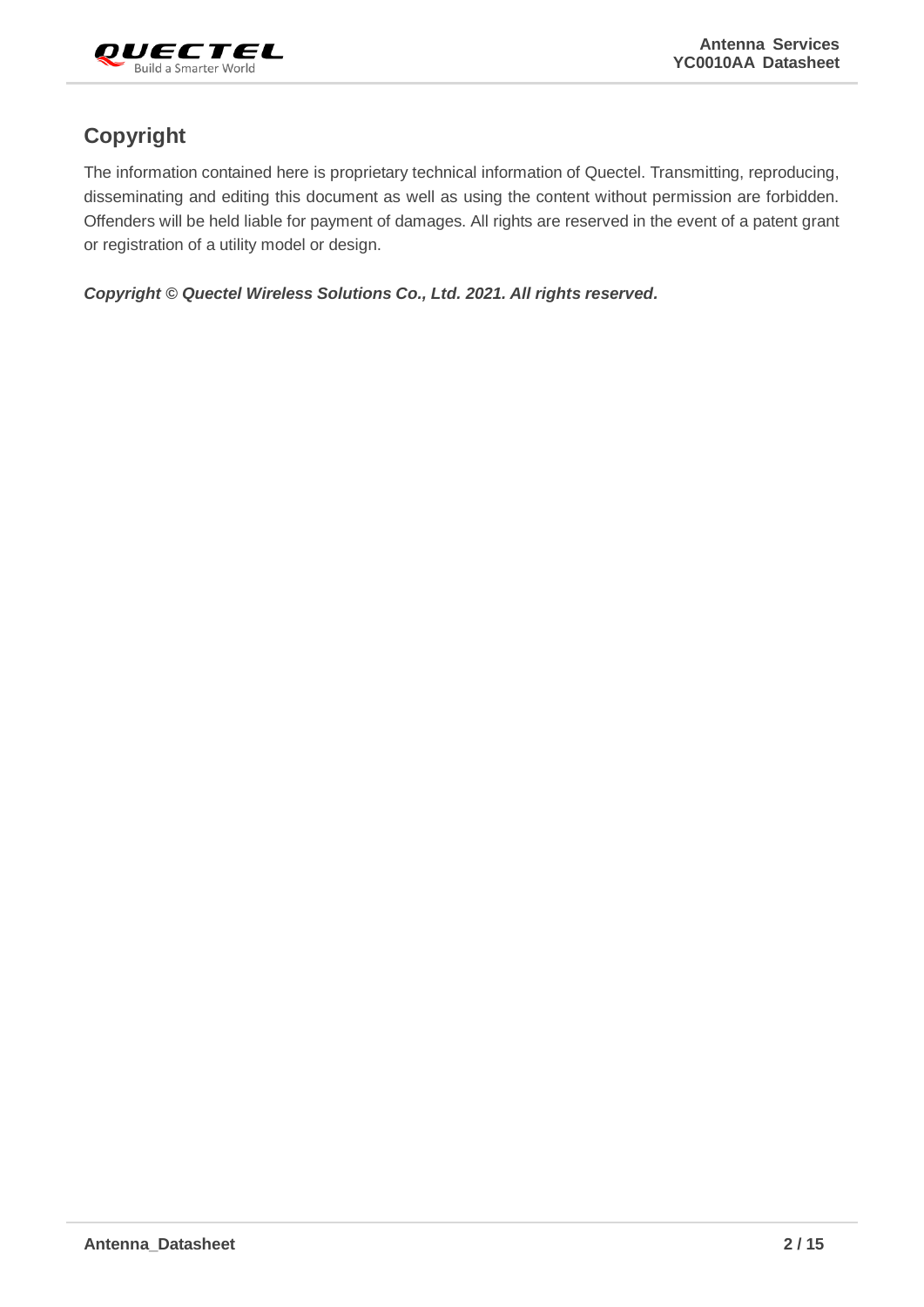<span id="page-3-0"></span>

# **About the Document**

# **Revision History**

| <b>Version</b> | <b>Date</b> | <b>Author</b> | <b>Note</b>                             |
|----------------|-------------|---------------|-----------------------------------------|
|                | 2020-09-22  | Kenny YIN     | Creation of the document                |
| 1.0            | 2020-09-22  | Kenny YIN     | First official release                  |
| 1.1            | 2021-01-12  | Kenny YIN     | Updated the antenna image in Chapter 2. |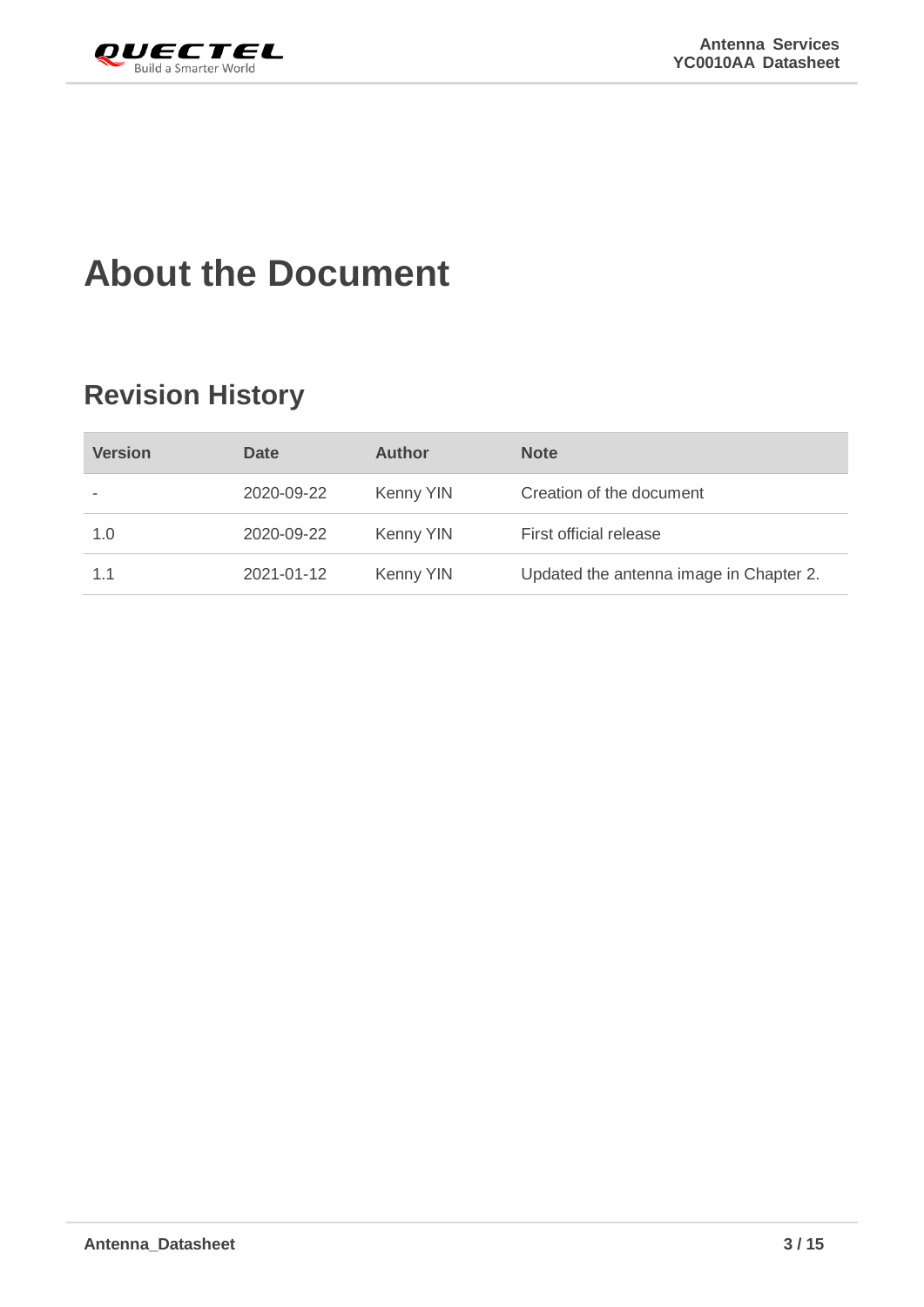

# <span id="page-4-0"></span>**Contents**

| 1              |      |  |
|----------------|------|--|
| $\overline{2}$ |      |  |
| 3              |      |  |
| 4              |      |  |
|                | 4.1. |  |
|                | 4.2. |  |
|                | 4.3. |  |
|                | 4.4. |  |
|                | 4.5. |  |
|                | 4.6. |  |
| 5              |      |  |
| 6              |      |  |
|                | 6.1. |  |
|                | 6.2. |  |
|                | 6.3. |  |
|                | 6.4. |  |
|                | 6.5. |  |
|                | 6.6. |  |
|                | 6.7. |  |
|                | 6.8. |  |
|                | 6.9. |  |
| $\overline{7}$ |      |  |
|                |      |  |
| 8              |      |  |
|                | 8.1. |  |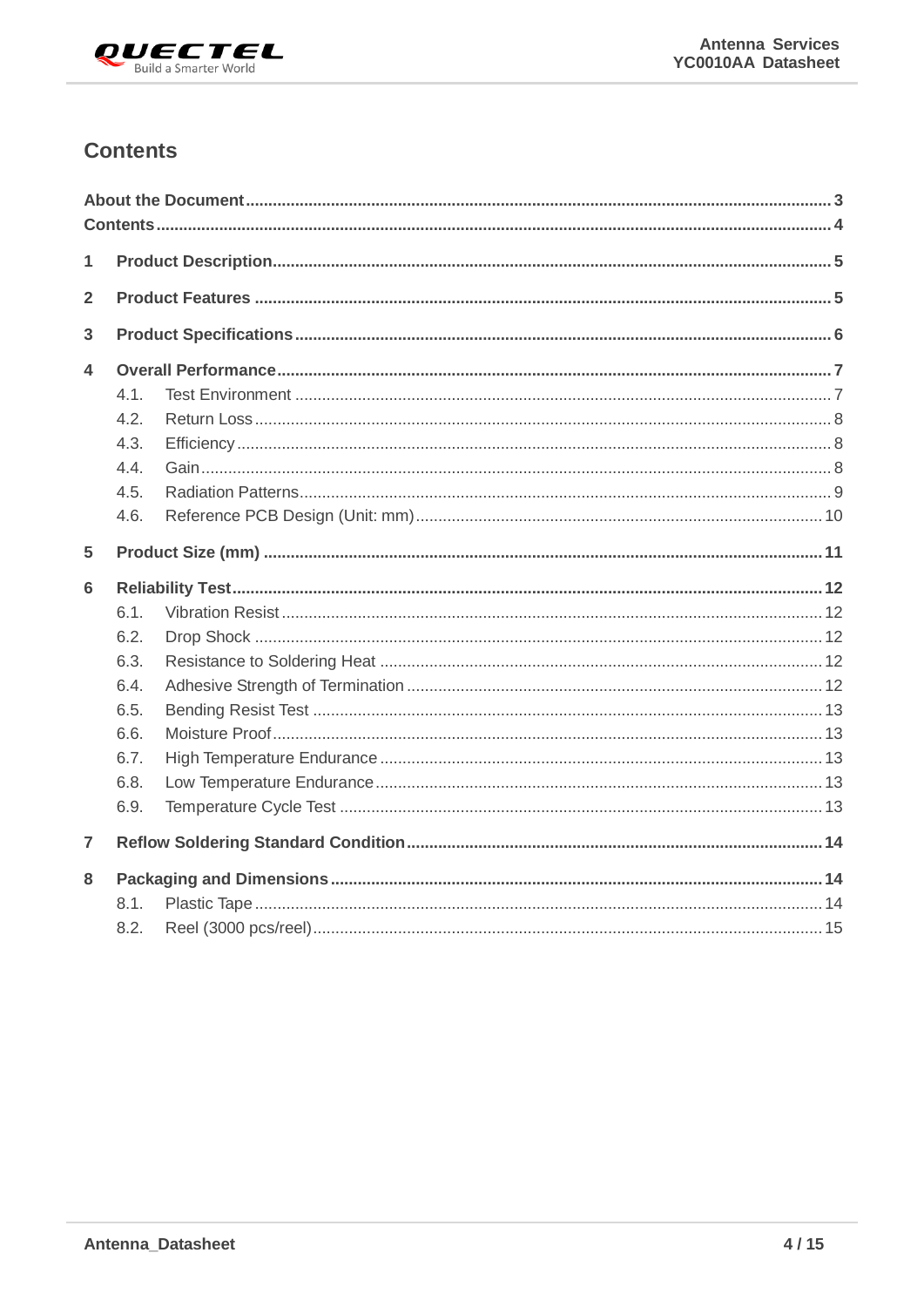

# <span id="page-5-0"></span>**1 Product Description**

The antenna is designed for superior performance, and can be widely used for wireless applications.

We provide comprehensive antenna design support such as simulation, testing and manufacturing for custom antenna solutions to meet your specific application needs.

# <span id="page-5-1"></span>**2 Product Features**

- Wi-Fi/BT
- **•** High efficiency
- **•** Excellent performance

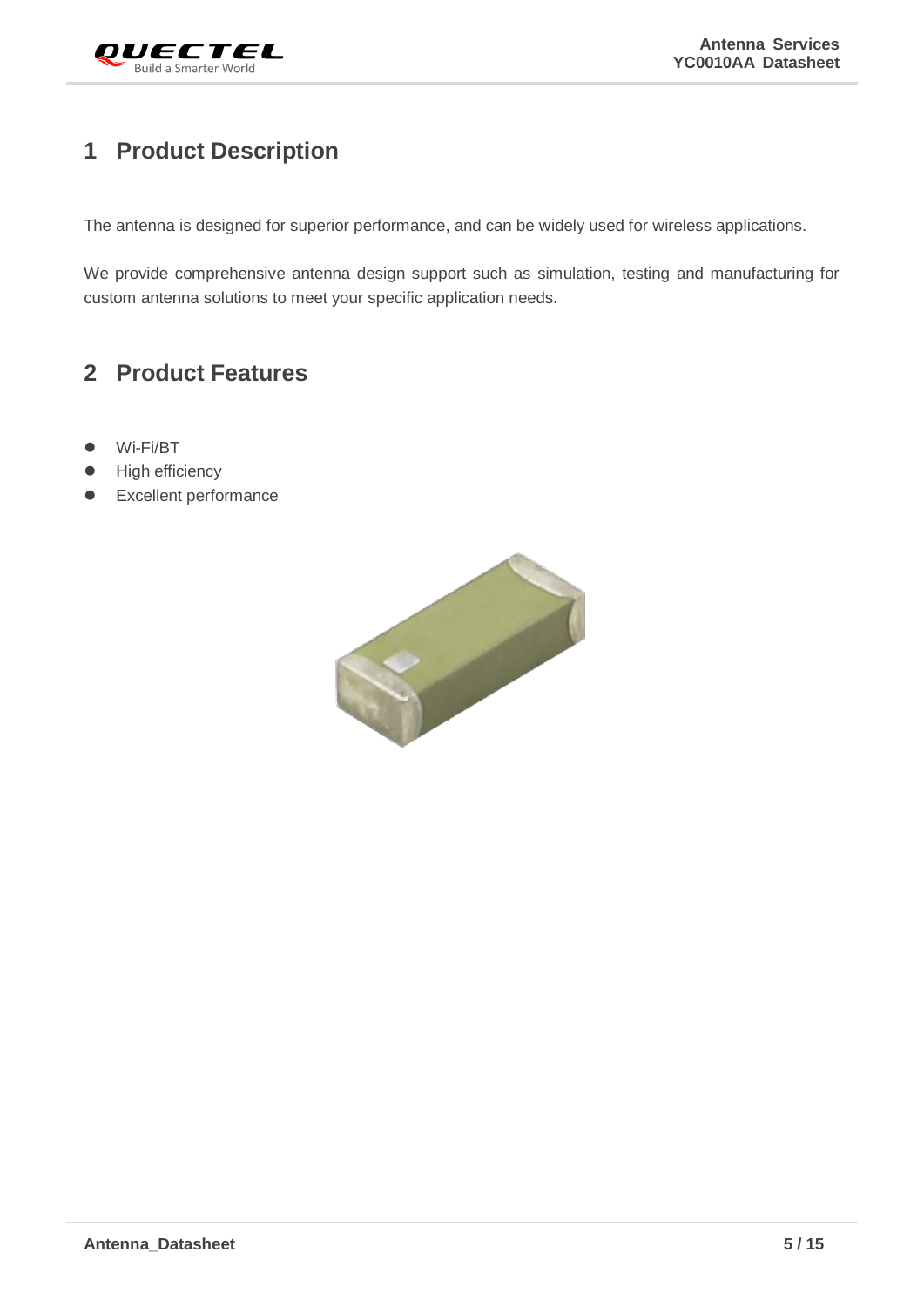

# <span id="page-6-0"></span>**3 Product Specifications**

| <b>Passive Electrical Specifications</b> |                                        |  |
|------------------------------------------|----------------------------------------|--|
| <b>Frequency Range</b>                   | 2400-2500 MHz                          |  |
| Input Impendence                         | $50 \Omega$                            |  |
| <b>Return Loss</b>                       | $\leq 2.0$                             |  |
| Gain                                     | $\leq 4$ dBi                           |  |
| Polarization Type                        | Linear                                 |  |
| <b>Mechanical Specifications</b>         |                                        |  |
| Antenna Size                             | 5.2 mm $\times$ 2.0 mm $\times$ 1.2 mm |  |
| Casing                                   | $\overline{\phantom{a}}$               |  |
| Radiator                                 | Ceramic patch                          |  |
| <b>Connector Type</b>                    | <b>SMD</b>                             |  |
| <b>Working Temperature</b>               | -40 °C to +85 °C                       |  |
| Radome Color                             | -                                      |  |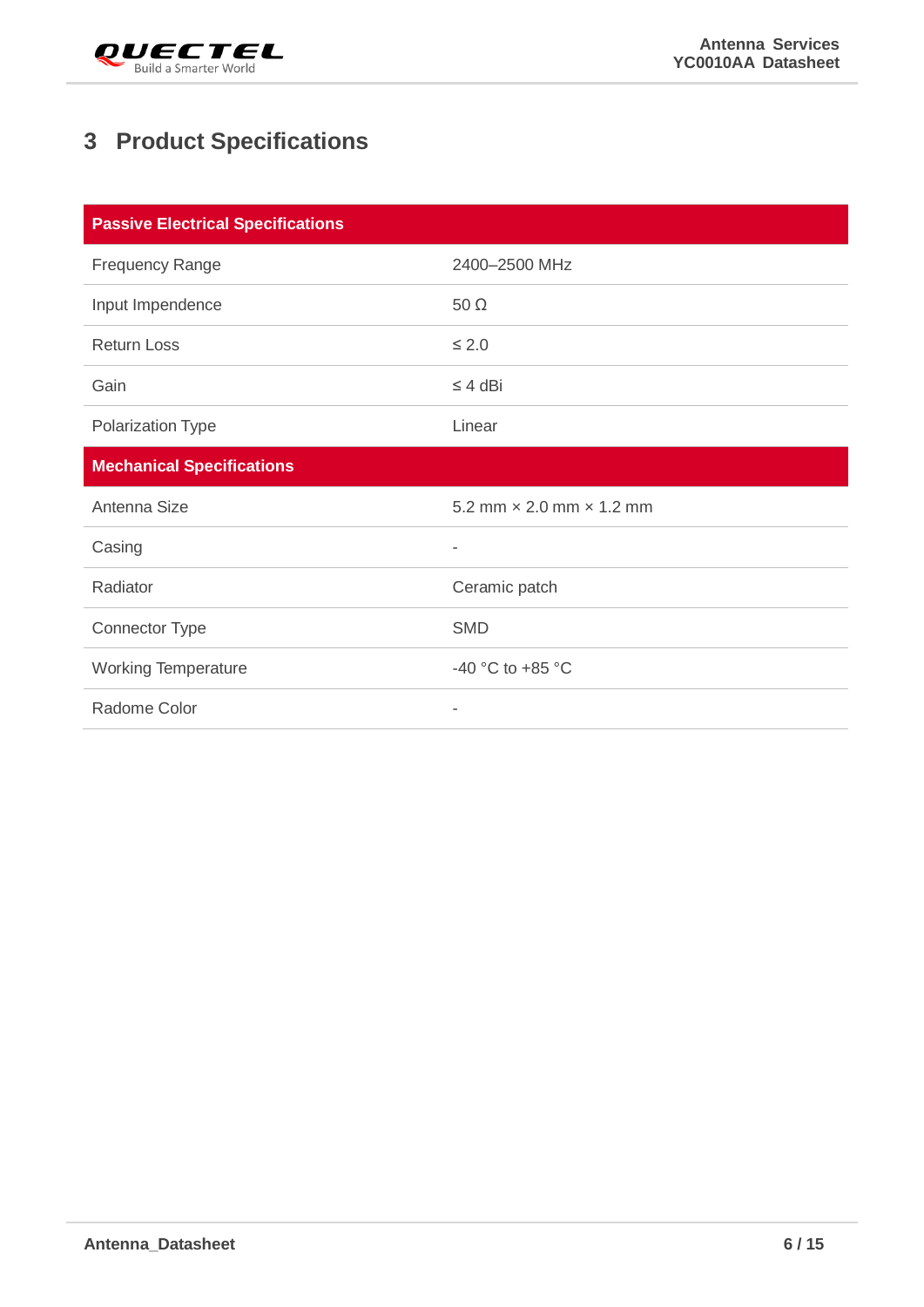

# <span id="page-7-0"></span>**4 Overall Performance**

## <span id="page-7-1"></span>**4.1. Test Environment**

- KEYSIGHT VNA Network Analyzer E5063A, 100 kHz 6.5 GHz
- RayZone® 2800 Chamber 5G (FR1) SISO/MIMO, 400 MHz 6.0 GHz

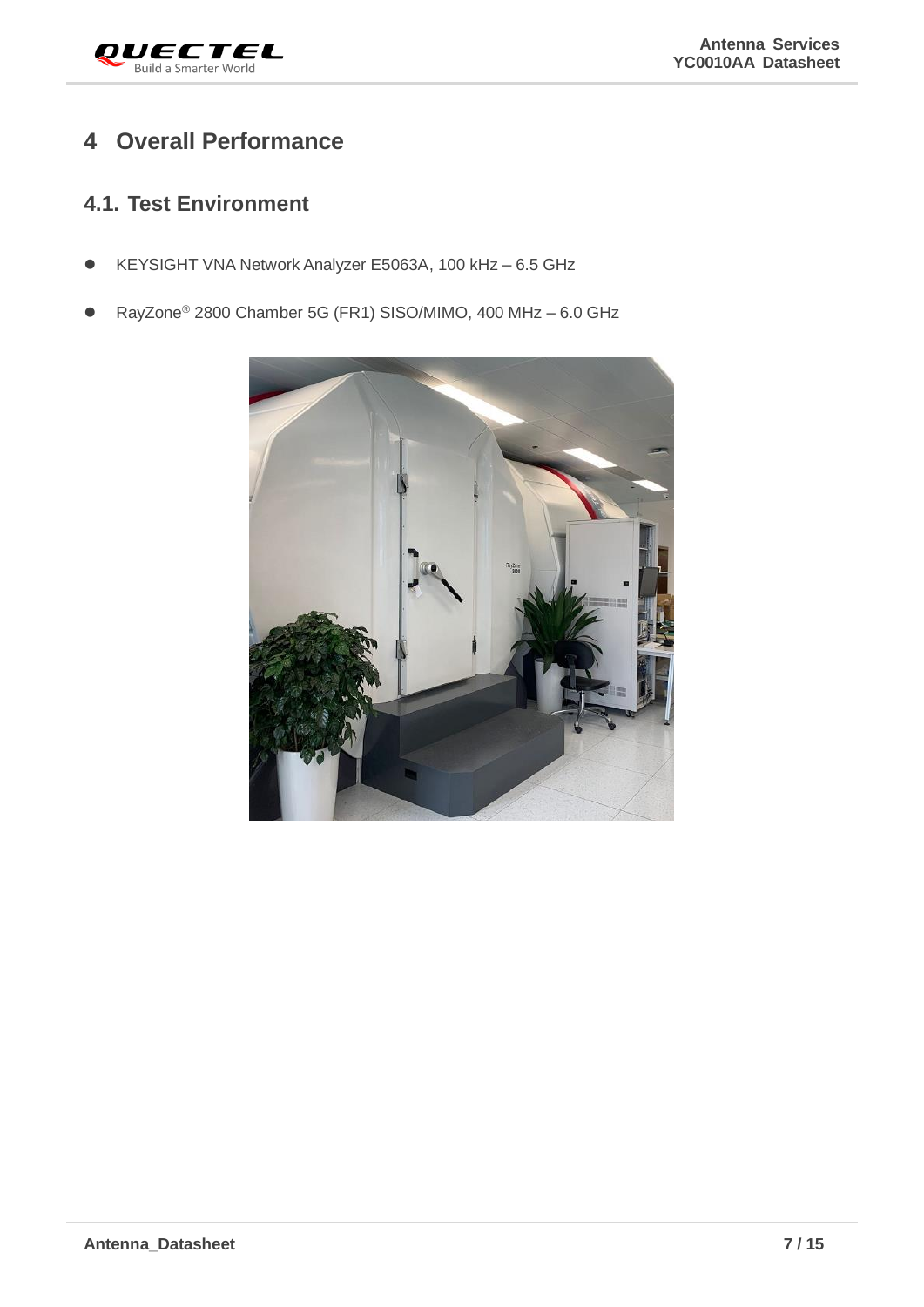

## <span id="page-8-0"></span>**4.2. Return Loss**

| Tr1 S44 Smith (R+jX) Scale 1.000U [F1]                                                                                                                       |  |  |
|--------------------------------------------------------------------------------------------------------------------------------------------------------------|--|--|
| 2.3696224 GHz 26.417 0 -570.76 ml 117.68 pF<br>1<br>2<br>2.4500000 GHz 53.751 0 1.5235 0<br>2.5380380 GHz 79.701 0 -28.320 0<br>98.318 pH<br>>3<br>2.2142 pF |  |  |
|                                                                                                                                                              |  |  |
| 12 S44 Log Mag 10.00dB/ Ref 0.000dB [F1]                                                                                                                     |  |  |
| 50.00<br>2.3696224 GHz -10.210 dB<br>1                                                                                                                       |  |  |
| -2.<br>2.4500000 GHz -28.182 dB<br>40.00<br>2.5380380 GHz -10.197 dB<br>ь3.                                                                                  |  |  |
| 30,00                                                                                                                                                        |  |  |
| 20.00                                                                                                                                                        |  |  |
| 10.00                                                                                                                                                        |  |  |
| 0.000                                                                                                                                                        |  |  |
| $-10.00$                                                                                                                                                     |  |  |
| $-20.00$<br>$-30.00$                                                                                                                                         |  |  |
| $-40.00$                                                                                                                                                     |  |  |
| $-50.00$<br>▲<br>▵<br>▵                                                                                                                                      |  |  |

| <b>Frequency (MHz)</b> | 2369    | 2450    | 2538    |
|------------------------|---------|---------|---------|
| <b>Return Loss</b>     | $-10.2$ | $-28.2$ | $-10.2$ |

# <span id="page-8-1"></span>**4.3. Efficiency**

| <b>Frequency (MHz)</b> | 2400 | 2450 | 2500 |
|------------------------|------|------|------|
| Efficiency (%)         | 70.2 | 71.1 | 71 つ |

## <span id="page-8-2"></span>**4.4. Gain**

| <b>Frequency (MHz)</b> | 2400 | 2450 | 2500 |
|------------------------|------|------|------|
| Gain                   | 4.52 | 4.97 | 4.85 |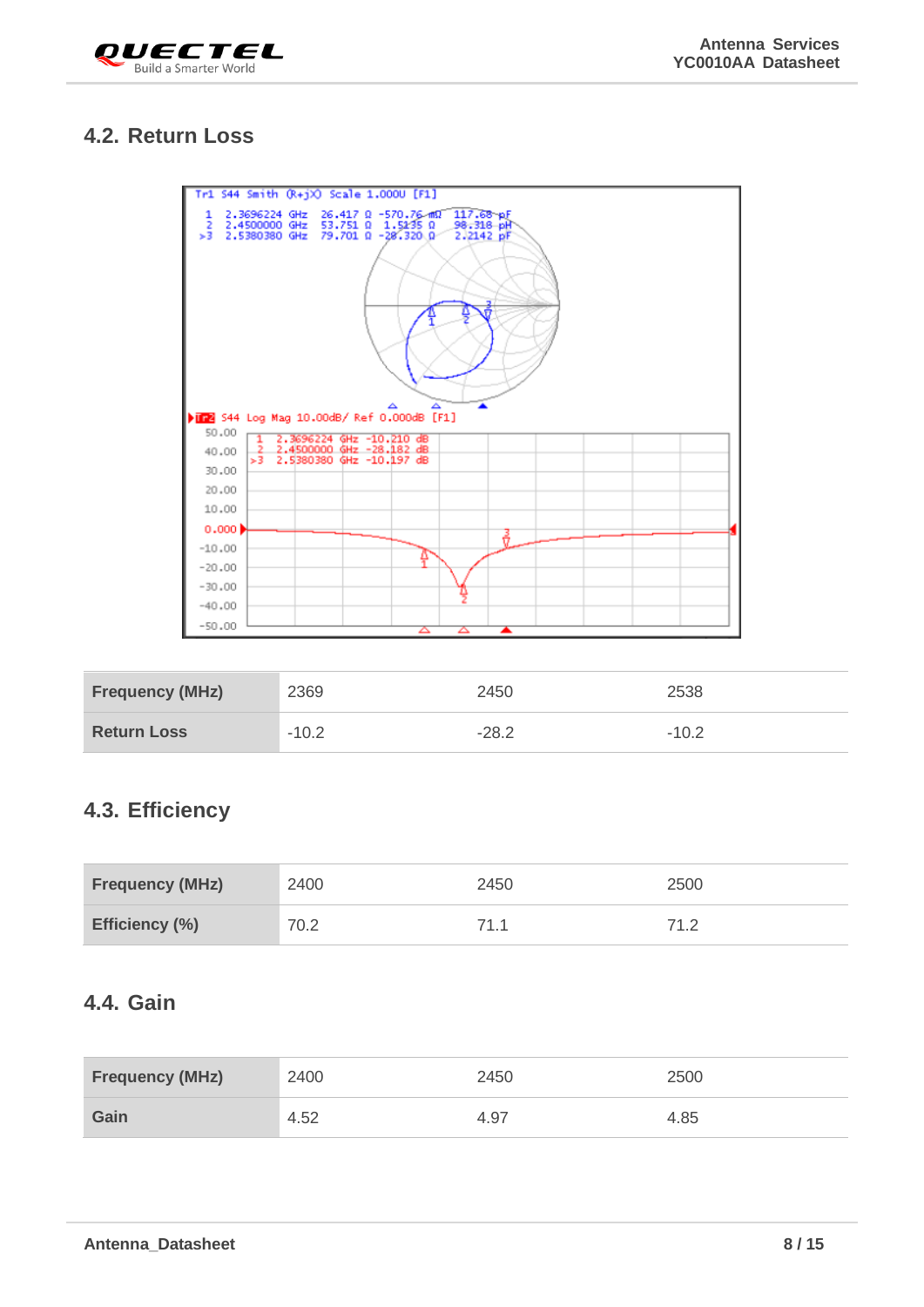

# <span id="page-9-0"></span>**4.5. Radiation Patterns**

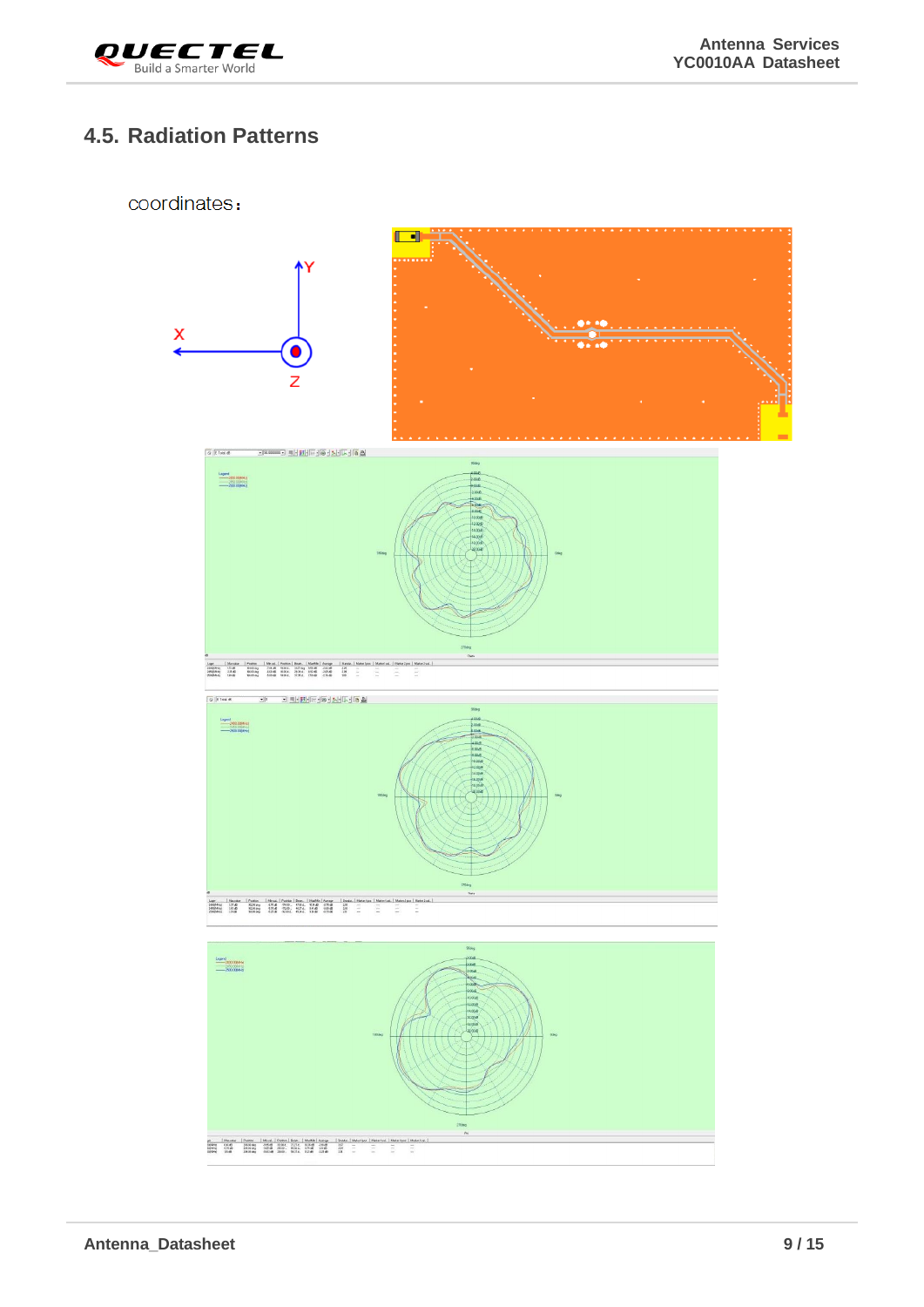



# <span id="page-10-0"></span>**4.6. Reference PCB Design (Unit: mm)**

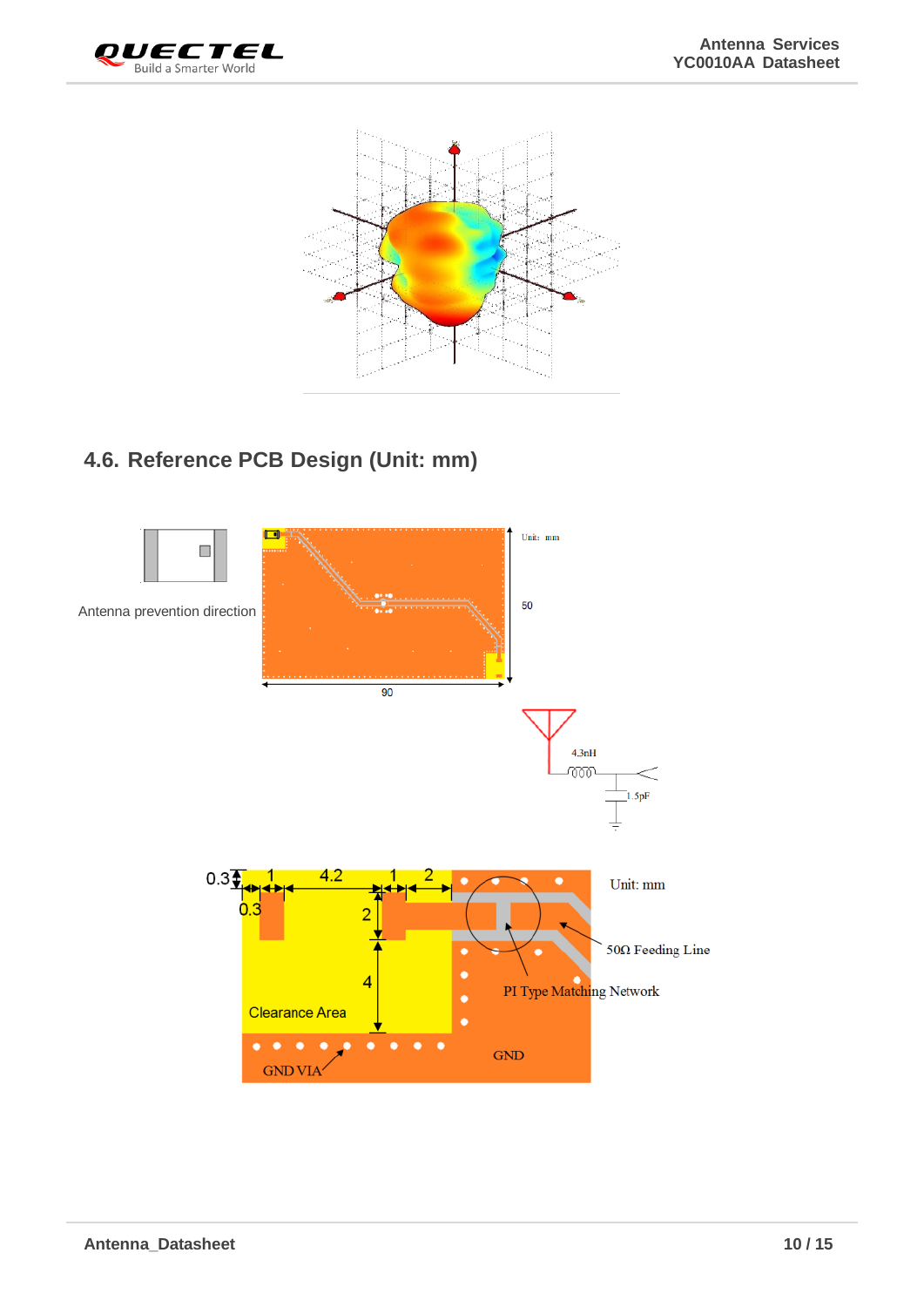

# <span id="page-11-0"></span>**5 Product Size (mm)**



Unit: mm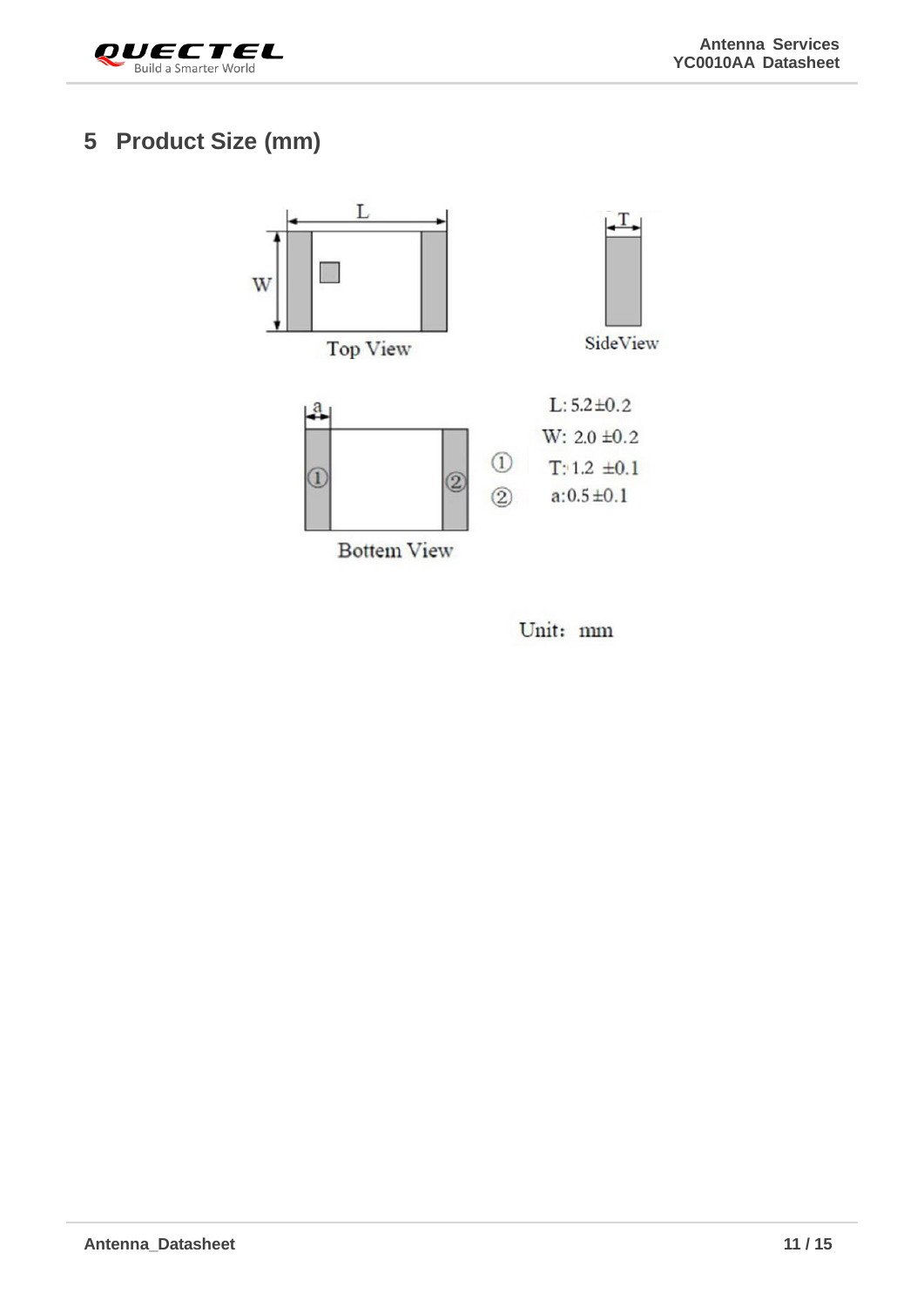

# <span id="page-12-0"></span>**6 Reliability Test**

| <b>Temperature Range</b>           | $25 + 5$ °C          |
|------------------------------------|----------------------|
| <b>Relative Humidity Range</b>     | $55 - 75%$           |
| <b>Operating Temperature Range</b> | $-40$ °C to $+85$ °C |
| <b>Storage Temperature Range</b>   | $-40$ °C to $+85$ °C |

#### <span id="page-12-1"></span>**6.1. Vibration Resist**

The device should fulfil the electrical specification after being applied to the vibration of 10–55 Hz with amplitude of 1.5 mm for 2 hours in X, Y and Z directions respectively.

### <span id="page-12-2"></span>**6.2. Drop Shock**

The device should have no mechanical damage after dropping onto the hard wooden board from the height of 100 cm for 3 times at each facet of the 3 dimensions of the device.

### <span id="page-12-3"></span>**6.3. Resistance to Soldering Heat**

The device should have no damage after pre-heating at 120–150 °C for 120 seconds and immersion in solder Sn at 255 °C  $\pm$ 10 °C for 5  $\pm$ 0.5 seconds, or electric iron at 300 °C  $\pm$ 10 °C for 3  $\pm$ 0.5 seconds.

### <span id="page-12-4"></span>**6.4. Adhesive Strength of Termination**

The device have no remarkable damage or removal of the termination after horizontal force of 5 N  $(50603)$ ; 10 N (> 0603) for 10 ±1 seconds.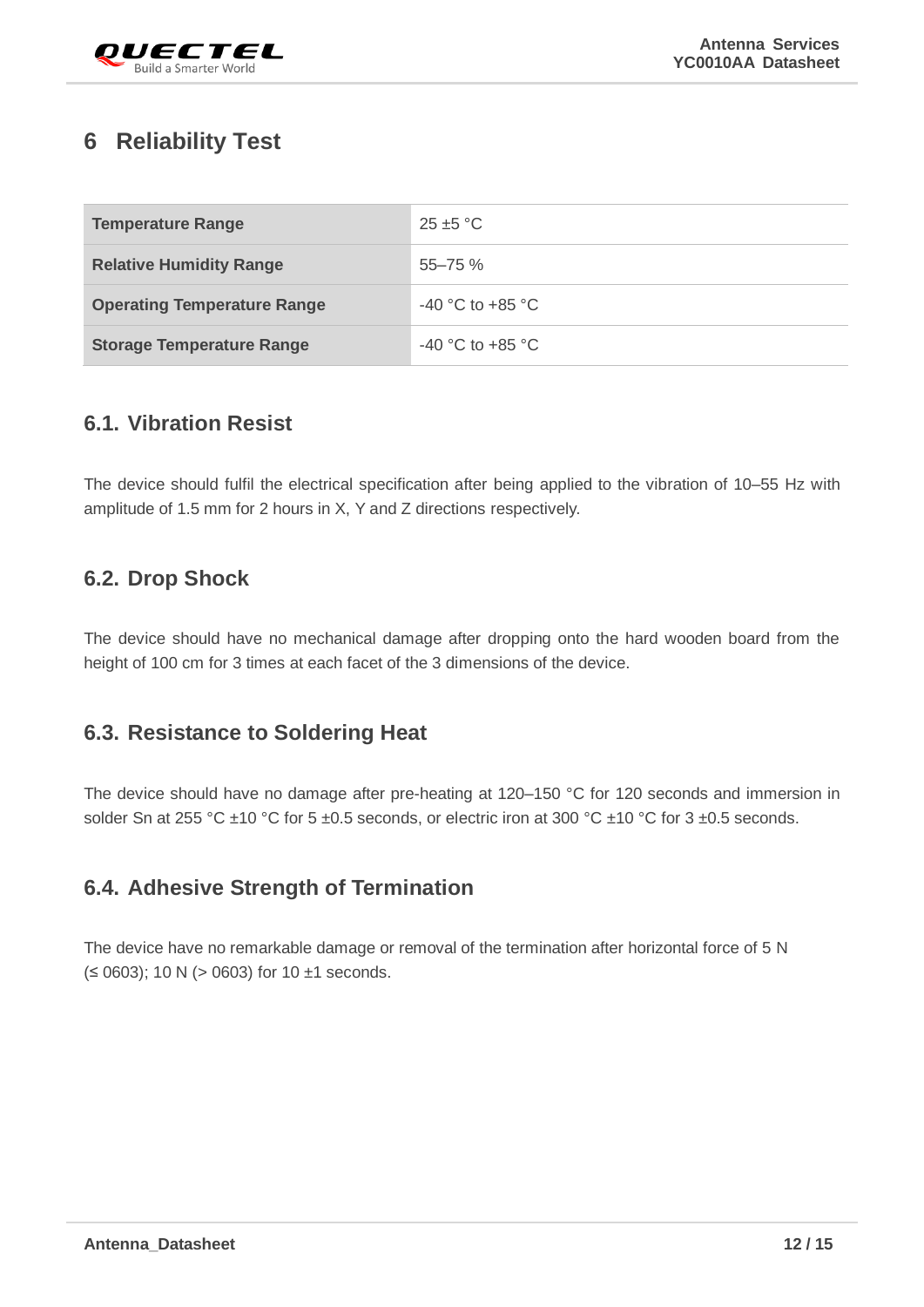

# <span id="page-13-0"></span>**6.5. Bending Resist Test**



Weld the product to the central part of the PCB with the thickness 1.6  $\pm$ 0.2 mm or 0.8  $\pm$ 0.1 mm as the illustration shows, and keep exerting force arrow-ward on it at speed of 1 mm/s, and hold for  $5 \pm 1$  s at the position of 1.5 mm bending distance, so far, any peeling-off of the product metal coating should not be detected.

#### <span id="page-13-1"></span>**6.6. Moisture Proof**

The device should fulfil the electrical specification after being exposed to the temperature 60  $\pm$ 2 °C and the relative humidity 90–95 % for 96 hours and 1–2 hours recovery time under normal condition.

#### <span id="page-13-2"></span>**6.7. High Temperature Endurance**

The device should fulfil the electrical specification after being exposed to temperature 85  $\pm$ 5 °C for 96  $\pm$ 2 hours and 1–2 hours recovery time under normal temperature.

### <span id="page-13-3"></span>**6.8. Low Temperature Endurance**

The device should fulfil the electrical specification after being exposed to the temperature -40 °C ±5 °C for 96 ±2 hours and to 2 hours recovery time under normal temperature.

#### <span id="page-13-4"></span>**6.9. Temperature Cycle Test**

The device should fulfil the electrical specification after being exposed to the low temperature -40 °C and high temperature +85 °C for 30  $\pm$ 2 min each by 5 cycles and 1 to 2 hours recovery time under normal temperature.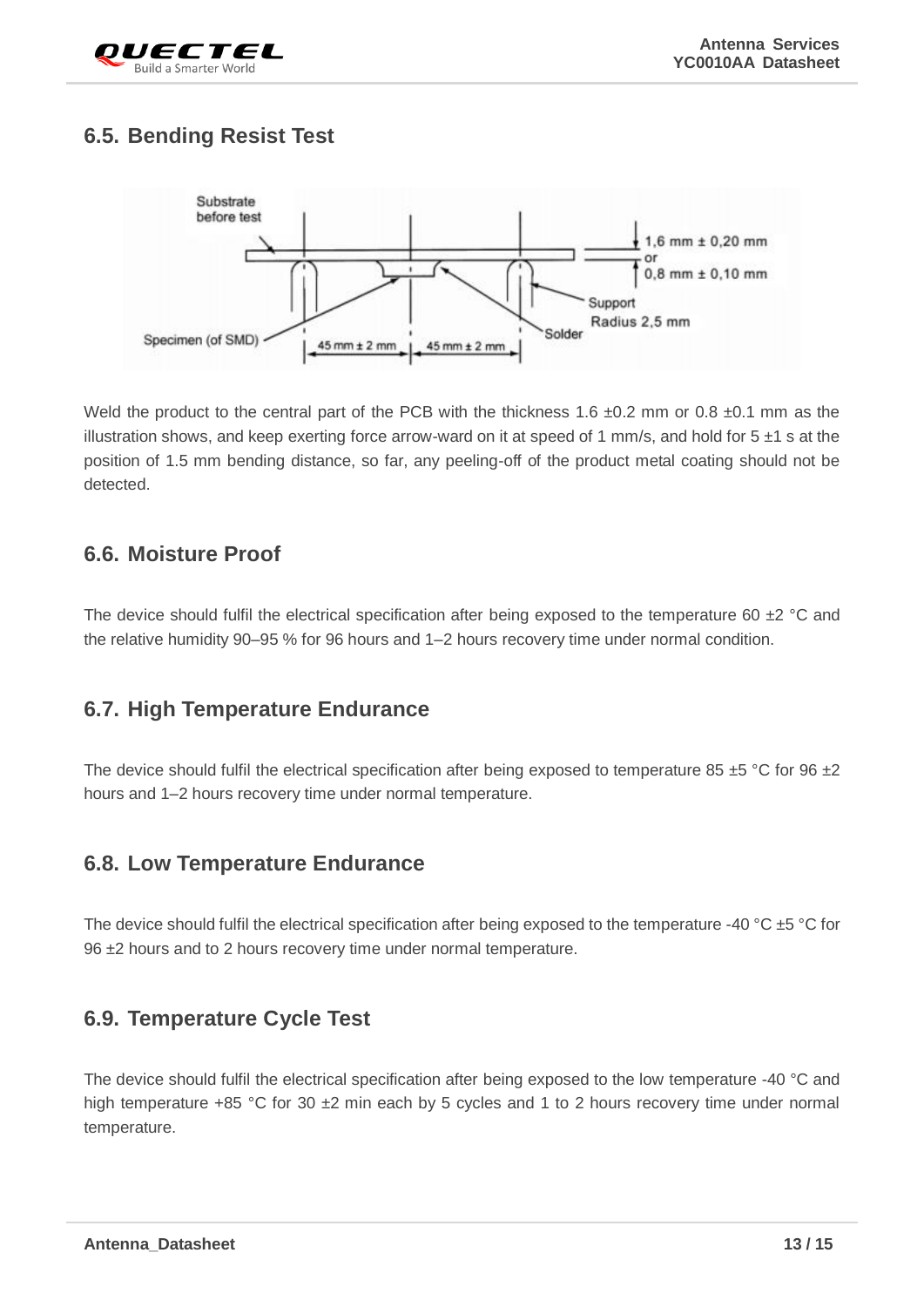

# <span id="page-14-0"></span>**7 Reflow Soldering Standard Condition**



# <span id="page-14-1"></span>**8 Packaging and Dimensions**

### <span id="page-14-2"></span>**8.1. Plastic Tape**



Remarks for Package:

Reserve a length of 150–200 mm for the trailer of the carrier and 250–300 mm for the leader of the carrier and further 250 mm of cover tape at the leading part of the carrier.